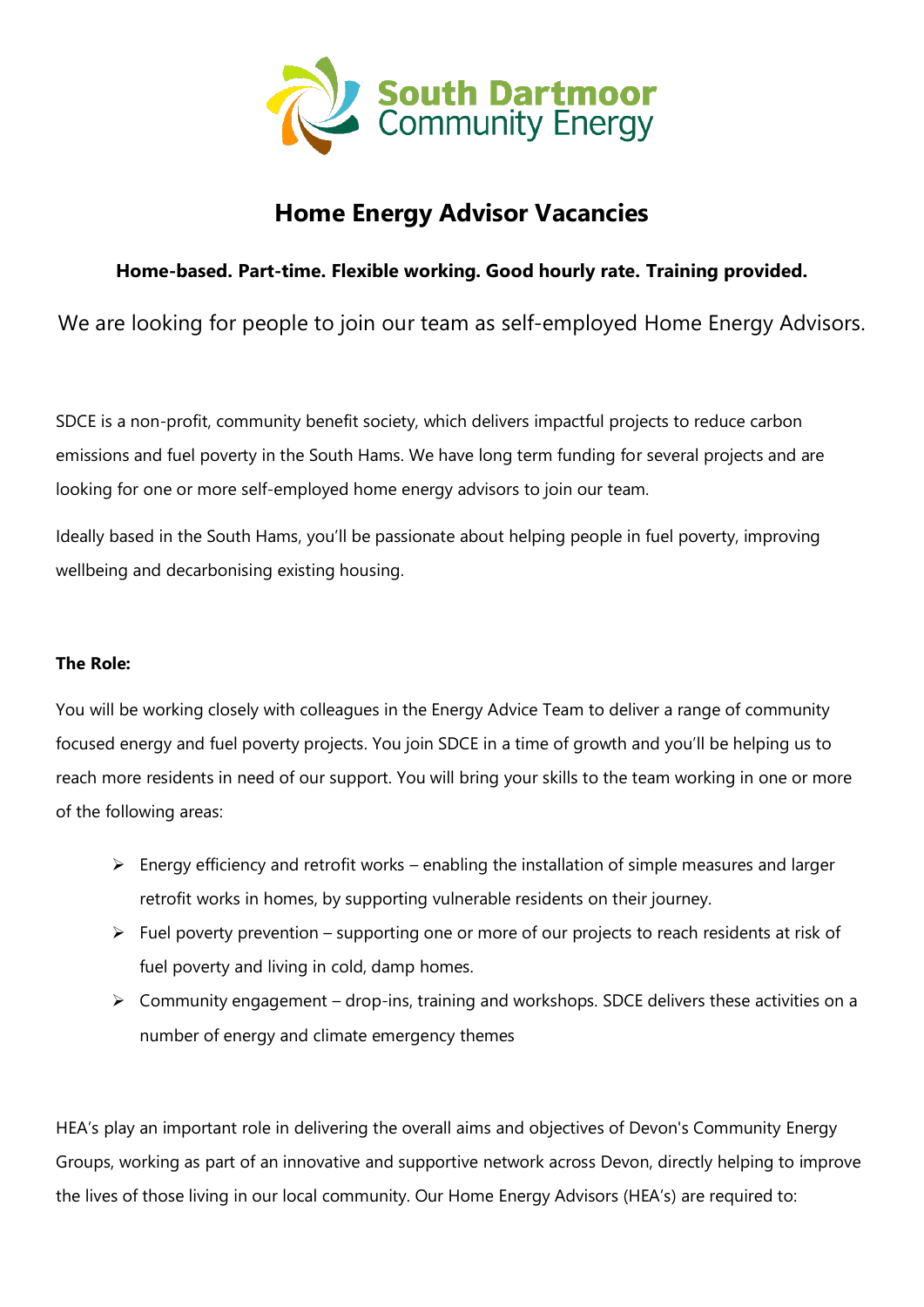- Provide tailored advice and support to householders in the South Hams
- Give advice by phone, email and at home visits
- Attend drop-in sessions and community events, setting up a display stand and engaging the public
- Participate in team meetings, sharing information and supporting each other
- Build on existing relationships with local community partners
- Keep up to date on new energy grants and schemes in order to provide the maximum support to householders
- Keep accurate records

#### **About you:**

You are a people person, who is able to think critically and learn new skills, passionate about supporting residents to improve their circumstances.

Here's what we're looking for:

- $\checkmark$  A passion for working alongside residents to improve their circumstances.
- $\checkmark$  A caring and understanding approach and ability to show empathy.
- $\checkmark$  Thrives in a dynamic and collaborative work environment.
- $\checkmark$  Able to stay focussed and calm when helping people who are distressed.
- $\checkmark$  Can build relationships in person, while remote working with people from a wide range of backgrounds.
- $\checkmark$  Enthusiasm, dedication to problem solving, and ability to build rapport with residents and colleagues in the community.
- $\checkmark$  A team player, able to work on own initiative with limited supervision.
- $\checkmark$  Excellent written and oral skills.
- $\checkmark$  An eye for detail and accurate record keeping.
- $\checkmark$  IT literate and own laptop or iPad.
- ✓ Have own vehicle/access to vehicle for carrying out visits.
- $\checkmark$  Willing to attend online training and learn new skills.

#### Desirable:

- ✓ Knowledge and understanding of fuel poverty, energy efficiency and their effects on health.
- $\checkmark$  An interest in the community energy sector and the transition to Net Zero.
- $\checkmark$  Ability to support Project Managers in monitoring and attaining targets.
- $\checkmark$  Experience of the welfare benefit system.